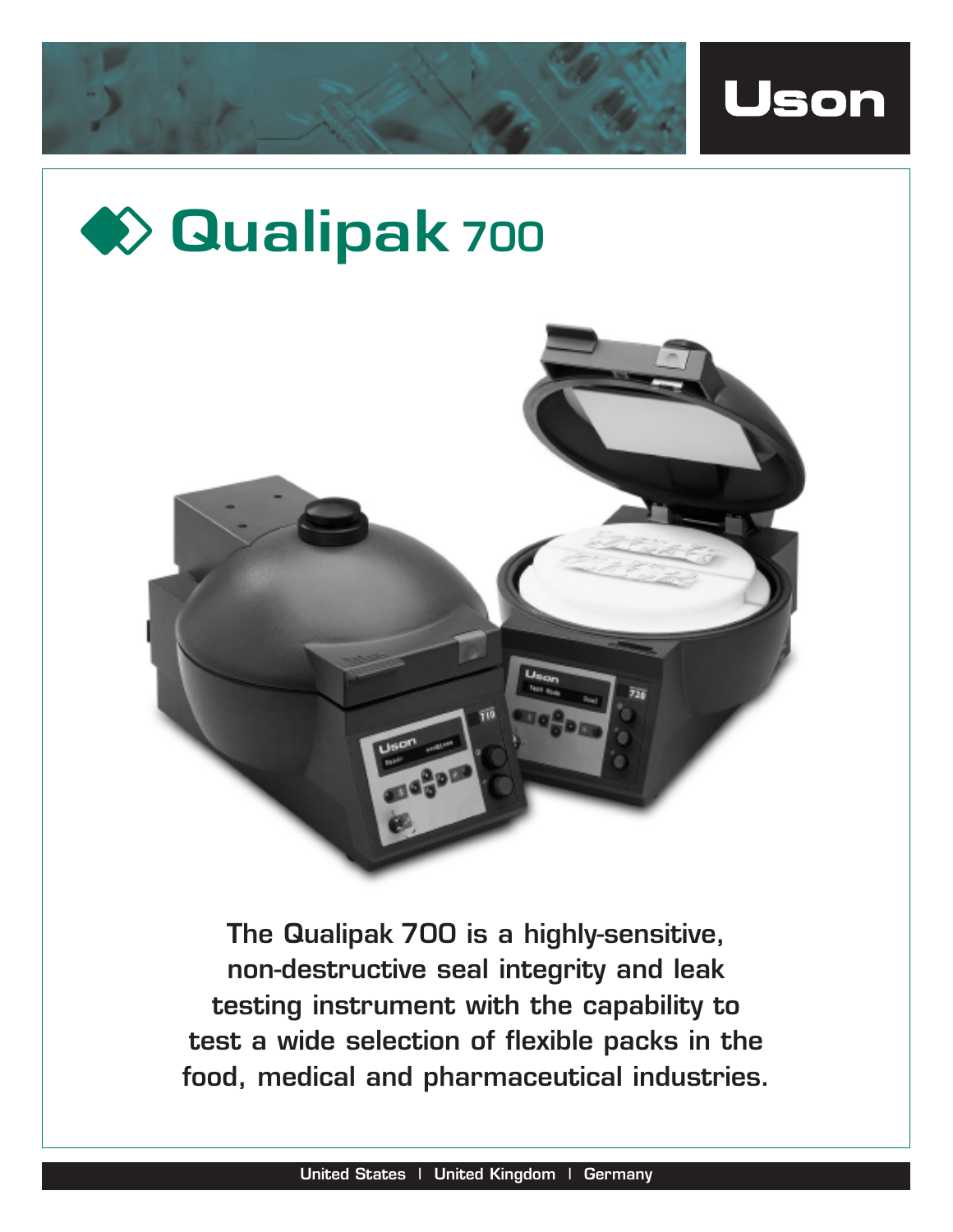**Using the principle of measuring changes of force generated by a pack under vacuum, the Qualipak 700's reliable and easy to use instruments offer unique and dependable solutions to flexible package testing.**

## **Uson and Pack Testing**

## **Qualipak 700**

Single or dual pack tester

- Single or dual sensors
- Single tests packs up to 90 x 210 x 270 mm in size or dual packs up to 90 x 105 x 135 mm
- For MAPs, pouches and pillow packs
- User friendly
- RS232 output for hard copy of results
- Analogue output option

#### **Benefits of the Qualipak 700 Series Testers Non-Destructive**

Saves the cost of destroying good packs and allows the contents from defective packs to be recycled.

#### **Designed for the Manufacturing Environment**

Reduces the need to transfer packs to special test areas.

## **Ease of Use**

Tests can be performed by packaging machine operators, rather than specialist personnel.

#### **Objective and Quantifiable Measurement**

No operator interpretation required.

## **Features**

- Bench mounted and transportable
- Easy to operate
- Highly sensitive
- Few moving parts
- Wide range of pack sizes can be accommodated
- RS232 port for data transfer
- Protection to IP55
- Splash proof

# **Valuable Test Data**

## **For Packaging Development**

The sealing and leak tightness characteristics of materials when formed into packs can be assessed from data using the optional analogue output. Valuable production time can be saved by optimizing sealing machine settings when film supplies or specifications change.

## **For Process Monitoring**

Packaging quality and productivity can be improved by analyzing the Qualipak 700 test data available via the RS232 serial output. Trends can be identified and acted upon where necessary to maintain efficient production using the SPC-PCIV software package. Real-time monitoring with on-line statistical displays or archiving for further analysis are both possible.



## **Accessories**

## **Application Infills**

The interchangeable infills support and restrain small or very flexible packs while under testing. Extra infills, configured to customer specification, are available to accommodate different pack sizes.

#### **Challenge Units**

To confirm the performance and consistency of the instrument, the challenge unit simulates a standard leak appropriate to the application. The challenge infill interchanges with the application infill without adjustment. A separate data sheet is available.

#### **Vacuum Supplies**

Rotary pump kits and instrument mounted venturi pumps are available to suit all Qualipak 700 equipment.

#### **Statistical Process Control Package**

A Windows<sup>™</sup> based SPC-PC IV software package offers a wide range of data analysis tools to assist in controlling and optimizing production processes.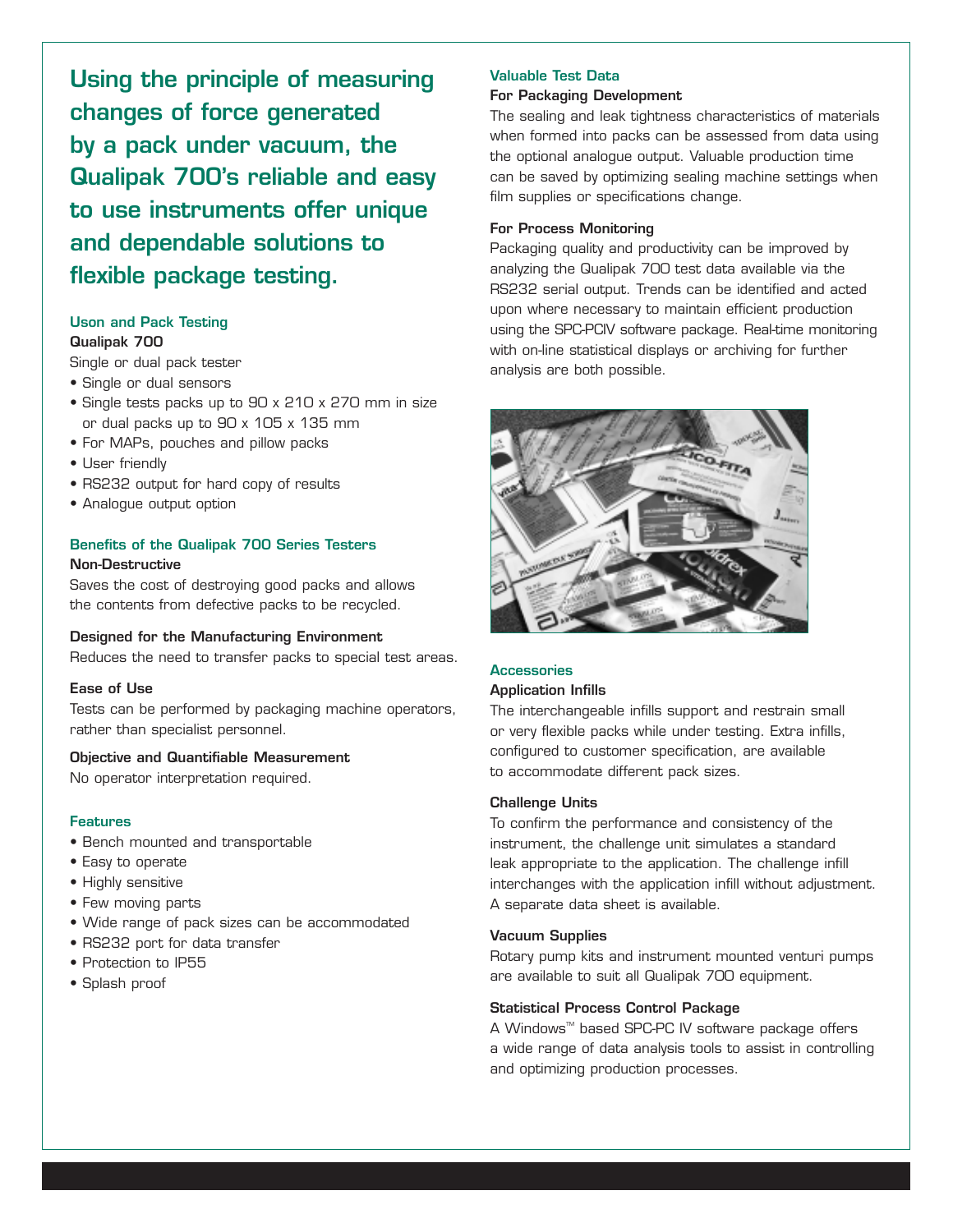## **Qualipak 700 Customized Systems**

Uson will manufacture to specific customer requirements to accommodate a wide variety of pack sizes, shapes and designs. Individual specifications range from manual units testing a number of packs simultaneously, to automatic on-line auditing.

## **Multi-Pack Testers**

When a requirement to test more than two packs simultaneously exists, consult Uson for advice on a custom system.

#### **Automatic Audit Testing**

To satisfy automatic audit testing, the Qualipak 700 can be supplied with "pick and place" equipment with all the control interfaces, allowing on-line automatic operation.

## **On-Line Pouch Testing**

Pouch test systems are available to provide 100% product leak testing online. The systems facility at Uson is able to advise on particular testing requirements. From the proposal to the installation, technical specialists liaise



closely with the customer to ensure those needs are fulfilled and thoroughly supported.

#### **Calibration Service**

Uson also provides equipment calibration service for its customers using the latest precision instrumenta-

tion to offer users a calibration service throughout the life of its products. Calibrated leak testing is available to customer specifications and instruments can be tested for proof of the accuracy and integrity of the measurement.

All calibrations are traceable to national standards.

#### **High Quality Products and Support**

Every aspect of construction and performance is rigorously evaluated to provide the ruggedness, reliability and longevity required for industrial applications.

The company has gained an outstanding reputation for supporting customers with advice and assistance at every stage.

### **Qualipak 700 In Operation**

The increasingly stringent demands of regulatory bodies and end users for the assurance of packaging integrity have driven the development of better testing procedures to replace the messy, time consuming and operator dependent bubble and dye penetration methods. Designed to meet these needs, the Qualipak 700 is now installed in many industries.



Leak testing by the Qualipak 700 minimizes the risk of penetration and possible contamination or deterioration caused by air and water vapor. Batch audit testing ensures sealing machines remain effective.

**For Pharmaceuticals**





## **For Food**

Improved testing maximizes customer satisfaction and helps maintain mandatory high hygiene and safety standards. Spoilage caused by the ingress of water vapor, air or containments is greatly reduced.

#### **For Medical Devices**

Packaging for medical devices and dressings are tested for seal and foil integrity to ensure the products remain sterile. Pouches for diagnostic devices are tested to minimize the risk of possible moisture damage.